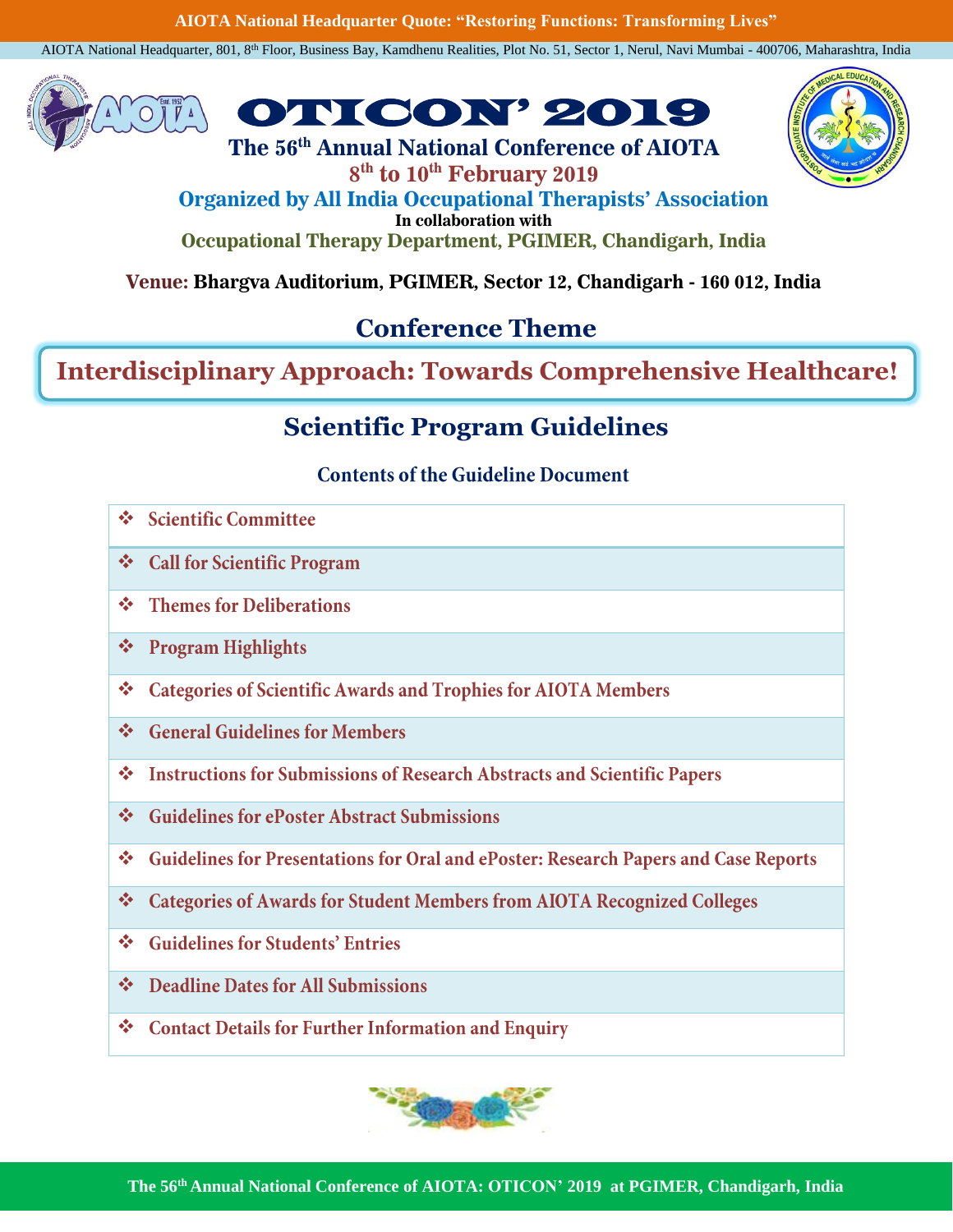### **Scientific Committee: OTICON'2019**



**Chairman Organizing Committee** **Dr. Anil K. Srivastava,** BSc., DOT, DYEd., PG (Rehab), FACOT President, AIOTA (April 2016-March 2020) Executive Chairman, ACOT (April 2016-March 2020) Editor-in-Chief, IJOT (April 2016-March 2020) Delegate, WFOT and Review Board Member of WFOT Bulletin Convener, Uttar Pradesh Chapter/Branch of AIOTA Director & Consultant Occupational Therapist, Rehabcare, Lucknow

A young at heart gentleman with experience as rich as his age, an inspirational leader and stalwart of occupational therapy profession in India. Dedicated to the services of AIOTA for the past >30 years!

## **Main Scientific Program Committee**

|                    | Dr. Punita V. Solanki, MSc (OT), FACOT, ADCR                                                                                          |
|--------------------|---------------------------------------------------------------------------------------------------------------------------------------|
|                    | Associate Editor, IJOT (April 2016-March 2020)                                                                                        |
|                    | EC Member, Society for Hand Therapy, India (September 2014 - August 2019)                                                             |
|                    | Ex-Assistant Professor, Seth GSMC and KEM Hospital, Mumbai, India                                                                     |
|                    | Freelance Occupational Therapist, Mumbai                                                                                              |
|                    | Occupational Therapist specialized in the field of adult and pediatric orthopedic                                                     |
|                    | rehabilitation and hand therapy with $>20$ years of experience. Passionate about                                                      |
| <b>Chairperson</b> | preventive musculoskeletal health education, clinical research and medical writing.                                                   |
|                    | Believer of exploring innate potentials to the fullest! Positive and proactive attitude                                               |
|                    | towards life!                                                                                                                         |
|                    | Dr. Amitabh K. Dwivedi, MOT, PhD                                                                                                      |
|                    | EC Member, AIOTA (April 2016-March 2020)                                                                                              |
|                    | Review Board Member, IJOT (January 2018-March 2020)                                                                                   |
|                    | Head, Occupational Therapy College, Jaipur                                                                                            |
|                    |                                                                                                                                       |
|                    | Principal of occupational therapy college at Jaipur, specialized in the field of neuro-                                               |
|                    | rehabilitation with distinctive interest in assistive technology such as wheelchair                                                   |
| <b>Associate</b>   | use in rehabilitation, with >15 years of experience. Positive, calm and composed,                                                     |
| <b>Chairperson</b> | approachable occupational therapy professional!                                                                                       |
|                    | Dr. Lakshmanan Sethuraman, MOT, PhD                                                                                                   |
|                    | Assistant Editor, (Promotion) IJOT (April 2016-March 2020)                                                                            |
|                    | Senior Occupational Therapist, NIMHANS, Bangalore                                                                                     |
|                    |                                                                                                                                       |
|                    | A young, dynamic tech-savvy occupational therapy professional specialized in the                                                      |
|                    | field of rehabilitation of substance use disorders and mental health care. Positive,                                                  |
|                    | proactive, prompt and enthusiastic towards work at hand! A very good team spirit,<br>hardworking, sincere and dedicated professional. |
| <b>Member</b>      |                                                                                                                                       |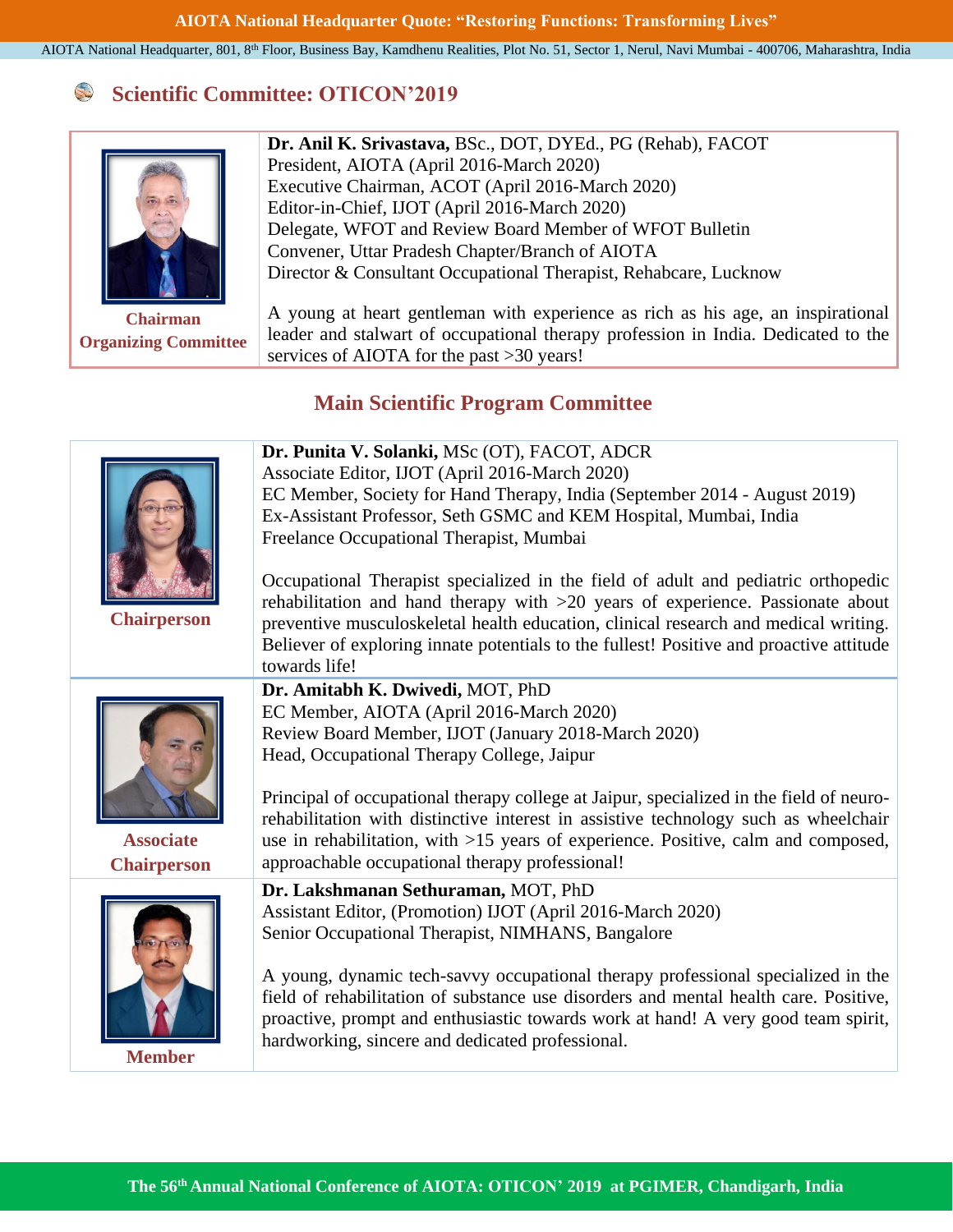## **Associate Scientific Program Committee**

|                                                                                | Dr. Nitesh Kumar Shrivastav, MOT (Pediatrics)                                                    |  |  |  |
|--------------------------------------------------------------------------------|--------------------------------------------------------------------------------------------------|--|--|--|
|                                                                                | Assistant Editor, (Subscription) IJOT (April 2016-March 2020)                                    |  |  |  |
|                                                                                | Occupational Therapist, Department of Physical Medicine and Rehabilitation,                      |  |  |  |
|                                                                                | King George Medical University, Lucknow                                                          |  |  |  |
|                                                                                |                                                                                                  |  |  |  |
|                                                                                | A young, dynamic occupational therapy professional specialized in the field of                   |  |  |  |
|                                                                                | pediatric habilitation and rehabilitation. Currently he is pursuing fellowship in                |  |  |  |
| <b>Co-Member</b><br>advanced occupational therapy in pediatrics by ACOT, AIOTA |                                                                                                  |  |  |  |
|                                                                                | Dr. Vinod Kumar, MOT (Pediatrics)                                                                |  |  |  |
|                                                                                | Occupational Therapist, PGIMER, Chandigarh                                                       |  |  |  |
|                                                                                |                                                                                                  |  |  |  |
|                                                                                | Vinod has 16 years of experience in the field of pediatric occupational therapy and              |  |  |  |
|                                                                                | is quite proactive about organizing this academic event at Chandigarh. He is                     |  |  |  |
|                                                                                | currently associated with PGIMER, Chandigarh.                                                    |  |  |  |
|                                                                                |                                                                                                  |  |  |  |
| <b>Co-Member</b>                                                               |                                                                                                  |  |  |  |
|                                                                                | Dr. Bhavya Gaur Chandrakar, MOT (Neurosciences)                                                  |  |  |  |
|                                                                                | Senior Occupational Therapist and Assistant Manager: Quality, Audit and                          |  |  |  |
|                                                                                | Automation at New Horizon's Child Development Centre, Mumbai                                     |  |  |  |
|                                                                                | Dr. Bhavya has $>7$ years of clinical experience in the field of occupational therapy            |  |  |  |
|                                                                                | in neurosciences and pediatric sciences. She takes keen interest in academics and                |  |  |  |
|                                                                                | research conduct as well as presentations and publications.                                      |  |  |  |
|                                                                                |                                                                                                  |  |  |  |
| <b>Co-Member</b>                                                               |                                                                                                  |  |  |  |
|                                                                                | Dr. Debashis Panda, MOT (Hand Rehabilitation)                                                    |  |  |  |
|                                                                                | Occupational Therapist, ESIC Model Hospital, Ramdarbar, Chandigarh                               |  |  |  |
|                                                                                |                                                                                                  |  |  |  |
|                                                                                | Dr. Debashis has $>4$ and $\frac{1}{2}$ years of experience in the field of occupational therapy |  |  |  |
|                                                                                | with keen interest in hand rehabilitation.                                                       |  |  |  |
|                                                                                |                                                                                                  |  |  |  |
|                                                                                |                                                                                                  |  |  |  |
| <b>Co-Member</b>                                                               |                                                                                                  |  |  |  |

Mr. Manoj Dhawan, deputed for official work at Bhargva Auditorium, PGIMER, Chandigarh for Audio-Visual System.



**TEAM: Together Everyone Achieves Miracle!**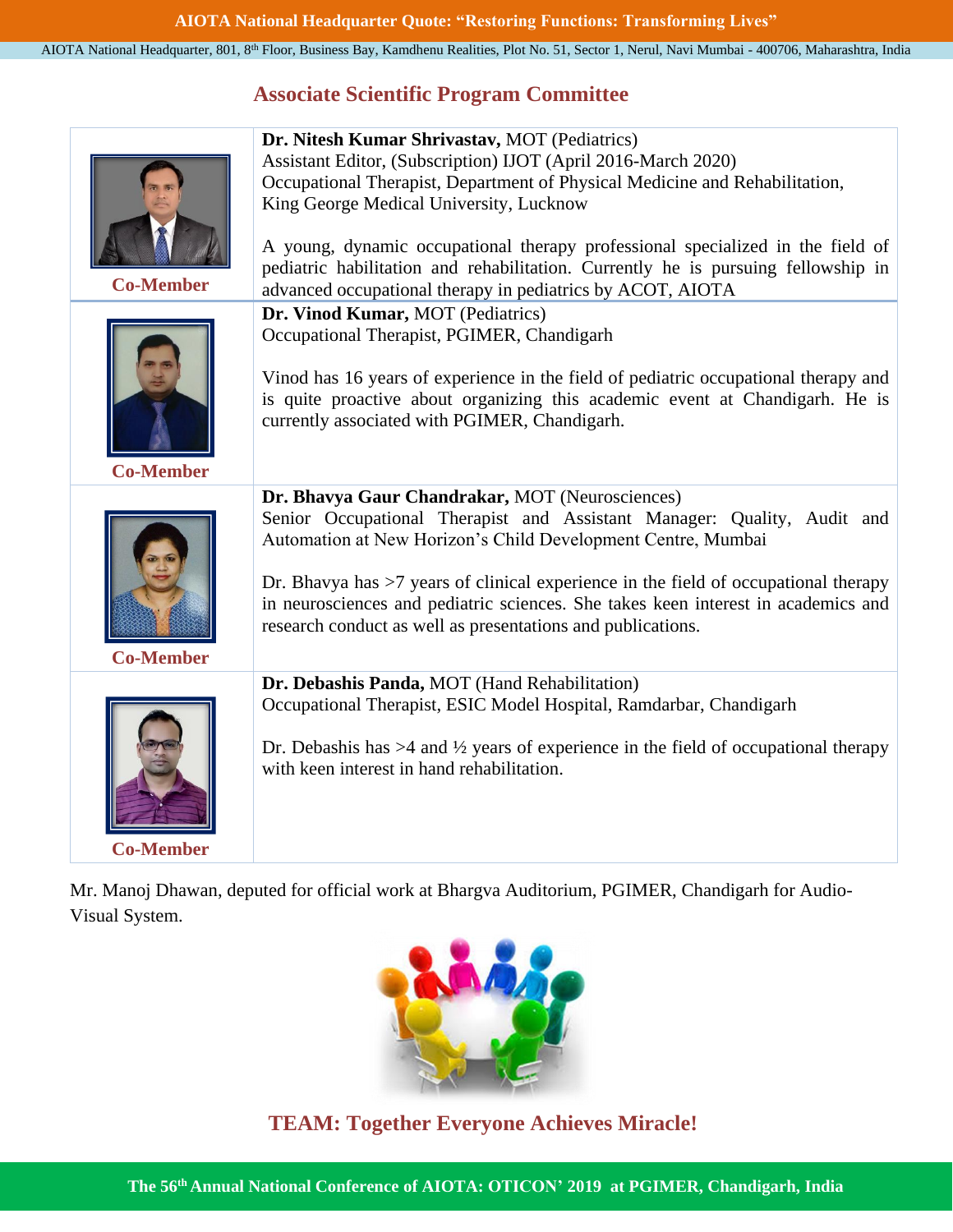### **Call for Scientific Program**

All India Occupational Therapists' Association (AIOTA) has been providing opportunities every year to all occupational therapists from India and overseas, to present innovative research work in areas of academics and practice; thereby enabling professionals to share ideas with fellow-colleagues. This aims at blossoming research culture in India in the near future. There are several types of presentations in the conference: competitive as well as non-competitive. Members are cordially invited to enrich the scientific program with valuable contributions. Paper/exhibits/ePosters, related to the theme are invited in below listed areas of occupational therapy practice.

### S **Themes for Deliberations: For Oral Papers, ePosters and Innovative Technologies**

- 1. Developing Aspects of Professional Education and Clinical Practice
- 2. Preventive and Restorative Aspects of Healthcare Treatment in an Interdisciplinary Team Approach
- 3. Neuromusculoskeletal Physical Disabilities, Dysfunctions and Holistic Management
- 4. Mental Illness, Substance Use Disorders and Mental Health
- 5. Institutional versus Community Based Rehabilitation
- 6. Neuromusculoskeletal Developmental Disabilities and Pediatric Habilitation and Rehabilitation
- 7. Technology and Assistive Technology: Biomechanics and Bioengineering
- 8. Work Physiology, Work Ergonomics, Occupational Health, and Industrial Rehabilitation
- 9. Architectural Barriers, Environmental Modification, Access, and Ergonomics in Daily Living
- 10. Sports Science, Comprehensive Fitness and Wellness
- 11. Social and Legal Aspect of the Profession and Forensic Occupational Therapy
- 12. Comprehensive Geri Care
- 13. Documentation: Traditional versus E-Health Record Systems
- 14. Adjunctive Therapies
- 15. Cardiopulmonary Rehabilitation
- 16. Cancer Rehabilitation and Onco-Palliative Care
- 17. Skin Disorders: Leprosy and Venereal Disorders: HIV and AIDS
- 18. Make in India: Creativity, Innovations and Novel Strategies
- 19. Women Health and Wellness Programs
- 20. Business Management, Marketing Skills and Professional Networking

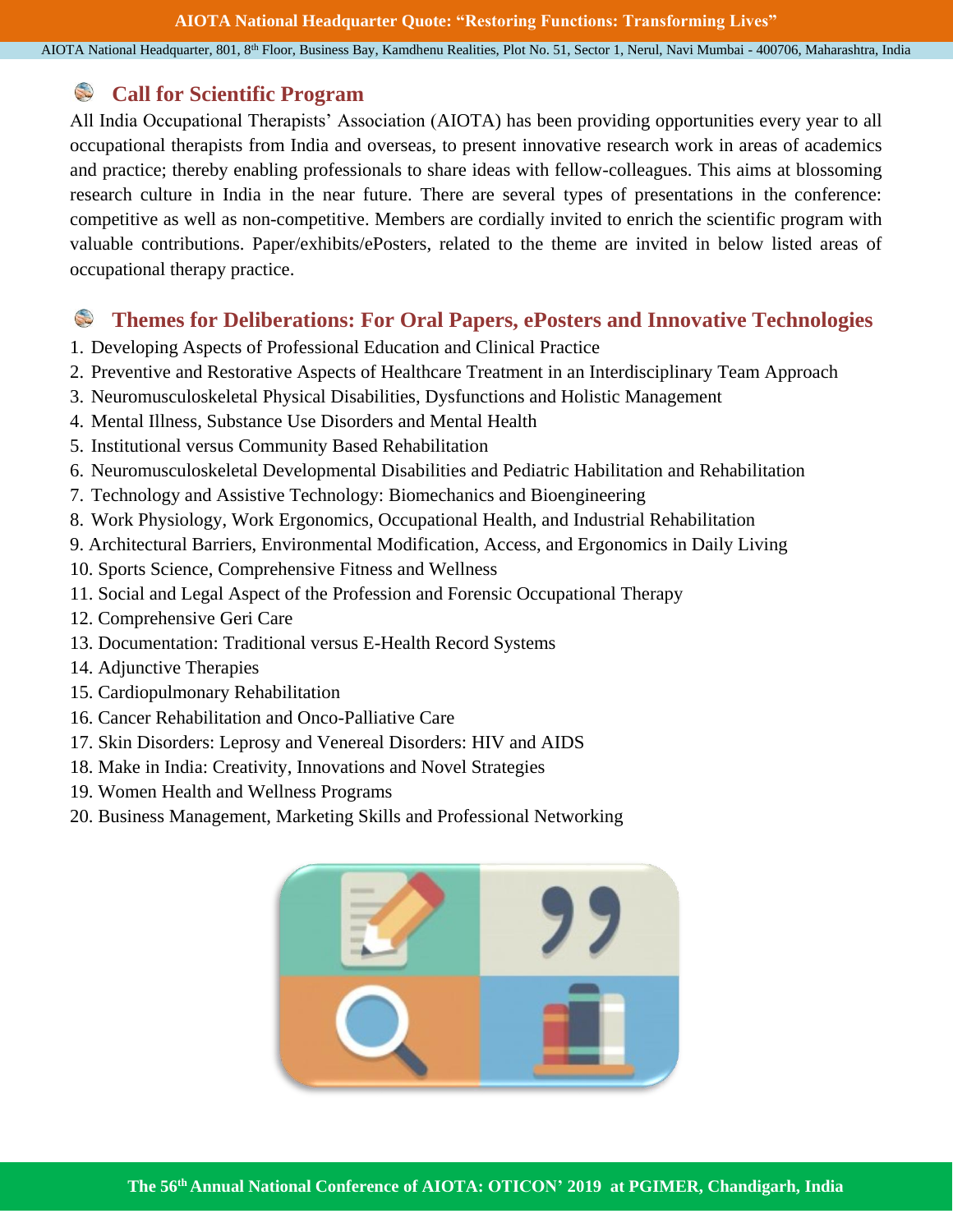**AIOTA National Headquarter Quote: "Restoring Functions: Transforming Lives"**

AIOTA National Headquarter, 801, 8th Floor, Business Bay, Kamdhenu Realities, Plot No. 51, Sector 1, Nerul, Navi Mumbai - 400706, Maharashtra, India

### **OTICON'2019 Program Highlights** S

| <b>Faculty Participation</b>                                                                                                                                                                                          | <b>Member Delegates</b>                                                                                                                                                                                                                                                | <b>Student Delegates</b>                                                                                                                                                                                                      |
|-----------------------------------------------------------------------------------------------------------------------------------------------------------------------------------------------------------------------|------------------------------------------------------------------------------------------------------------------------------------------------------------------------------------------------------------------------------------------------------------------------|-------------------------------------------------------------------------------------------------------------------------------------------------------------------------------------------------------------------------------|
| • COTE Faculty<br>• Faculty Talks / Presentations<br>• Faculty Panel Discussions<br>• Best Delegate Quiz / Kaun<br><b>Banega Delegate of</b><br>OTICON'2019<br>• Competitive and Non-<br>Competitive Cultural Events* | • Non-Competitive and<br><b>Competitve Oral Presentations</b><br>• Non-Competitive and<br>Competitive ePoster<br>• Competitive IT<br>• Best Delegate Quiz / Kaun<br><b>Banega Delegate of</b><br>OTICON'2019<br>• Competitive and Non-<br>Competitive Cultural Events* | • Competitive Poster<br>• Competitive IT<br>• Competitive Street Play<br>• Gold Medal Award for Best<br>Student<br>• Best Student Delegate Quiz /<br>Brainvita Quiz<br>• Competitive and Non-<br>Competitive Cultural Events* |

COTE: Continuing Occupational Therapy Education; IT: Innovative Technology; \*Cultural Event's Details in Main Brochure

# **Members' Section**

### **Categories of Scientific Awards and Trophies for AIOTA Members**  $\mathbb{S}$

| <b>S. No.</b>           | <b>Awards/Trophy</b>                 | <b>Theme/Topic</b>                               |  |
|-------------------------|--------------------------------------|--------------------------------------------------|--|
| 1                       | Kamla V. Nimbkar Trophy              | Best Scientific Paper (Any Topic / OTICON'2019   |  |
|                         |                                      | Theme)                                           |  |
| $\overline{2}$          | Vijay Suple Trophy                   | Best Scientific Paper in Mental Health           |  |
| 3                       | <b>AIOTA Trophy</b>                  | Best Scientific Paper in Neuroscience            |  |
| $\overline{\mathbf{4}}$ | Gazala Makda Trophy                  | Best Scientific Paper in Pediatrics              |  |
| 5                       | M. M. Sangoi Trophy                  | Best Scientific Paper on Ergonomics, Environment |  |
|                         |                                      | & Access                                         |  |
| 6                       | <b>KEMOT Youth Talent Trophy</b>     | Best Scientific Paper by Occupational Therapist  |  |
|                         |                                      | Graduated after $1st$ January, 2014 (Any Topic)  |  |
| 7                       | <b>AIOTA Trophy</b>                  | <b>Best ePoster</b>                              |  |
| 8                       | N. Swaroop Trophy                    | <b>Best Innovative Technology</b>                |  |
| $\boldsymbol{9}$        | Best Delegate OTICON'2019 Award /    | By Kerala Chapter/Branch of AIOTA                |  |
|                         | Kaun Banega Delegate of OTICON'2019* |                                                  |  |

## **\*Best Delegate OTICON'2019 Award / Kaun Banega Delegate of OTICON'2019 Contest: Total Time:** 30 minutes **Day Three:** of OTICON'2019

It will be awarded to winners of the contest, conducted based on the ideas from Indian television show "Kaun Banega Crorepati". Two delegates may form as single team and send their nominations along with registration details on or before **31st December, 2018.** Registered delegates will receive the full details of the event, once the scientific committee confirms the registrations.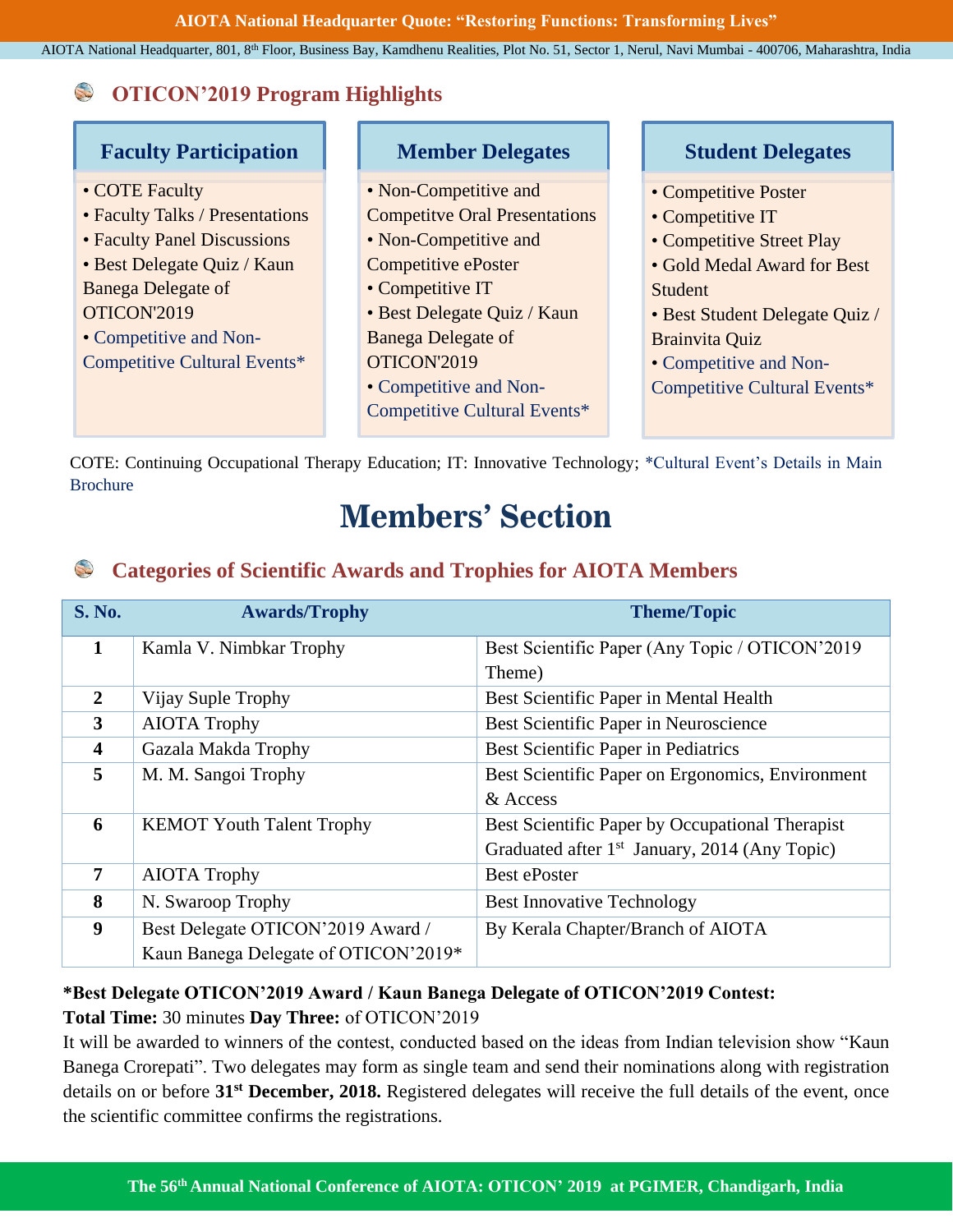#### S **General Guidelines for Members**

**1.** Language of deliberations and written communications: American (US) English.

**2.** Original scientific papers (individual and collaborative) from AIOTA members are welcome for presentations.

**3.** A generalized presentation should preferably be avoided.

**4.** Registration is mandatory for submission in all categories of presentations in the conference. (Important: Any supporting document with respect to payment of conference registration fee should be sent with final submission in all categories of presentations, by participating delegates and student delegates under each category, for acceptance of their presentations and exhibits in the conference).

**5.** Oral papers/exhibits/ePosters/mini-movies which do not confine to the standards will not be accepted.

**6.** All mini-movie participants will be given a participation certificate. Maximum 4 participants can participate in one mini-movie.

**7.** ePoster by the member delegates, only on primary clinical research studies, will be accepted

**8.** All queries related to scientific program should be addressed to the chairperson, scientific program committee.

**9. Please note:** scientific committee members cannot present papers under any competitive category.

**10. Please email the scanned copy of conference registration receipt along with scientific submissions at** [scientific.oticon2019@gmail.com](mailto:scientific.oticon2019@gmail.com)

#### S **Instructions for Submission of Research Abstracts**

**1.** Abstracts of oral papers/exhibits/ePosters, reaching after the dates specified, will not be considered.

**2.** Contributors to the scientific program are required to send duly filled enclosed **Reply Form, Undertaking-Copyright Form, and Abstract Form** along with the Abstract in Word file format **(Version 2010-2013 in .doc or .docx format only).**

**3.** Members interested in participating in more than one category should send separate Abstract Forms, Undertaking-Copyright Form along with Reply Form, for each category. **Only one entry in each competitive category is allowed.**

**4.** Abstract Forms can be downloaded from AIOTA or OTICON'2019 website: [www.aiota.org](http://www.aiota.org/)

**5.** Members will not be allowed to participate in category for which abstracts have not been submitted.

**6.** Authors should submit a structured abstract with headings: (a) Title (b) Authors (Full Name) along with details of Institution(s), City, State and Country (c) Background, Objectives and Study Design (d) Methods (e) Results (f) Conclusion (g) Trial Registration, if any (h) Funding (i) Acknowledgements and (j) References (not more than 2 latest citations). The abstract structure should not exceed **350 words.** There should not be more than two illustrations (tables/graphs/figures). For the subheadings under methods, results and conclusion sections, refer the guidelines from Equator Network, for structured conference abstract, at the following link (Table 1 of this article link):

<http://journals.plos.org/plosmedicine/article/asset?id=10.1371%2Fjournal.pmed.0050020.PDF>

**7.** Abstracts of oral papers/exhibits/ePosters should be submitted within the specified date, **only by email:** [scientific.oticon2019@gmail.com](mailto:scientific.oticon2019@gmail.com)

**8.** The content of the abstract should be accurate, brief, clear, organized, self-contained, and in simple American (US) English language; it should be typed in Times New Roman font style with font size of 12 with 1.5 or double line spacing and in justified alignment. It should be typed in a Word file **(Version 2010-**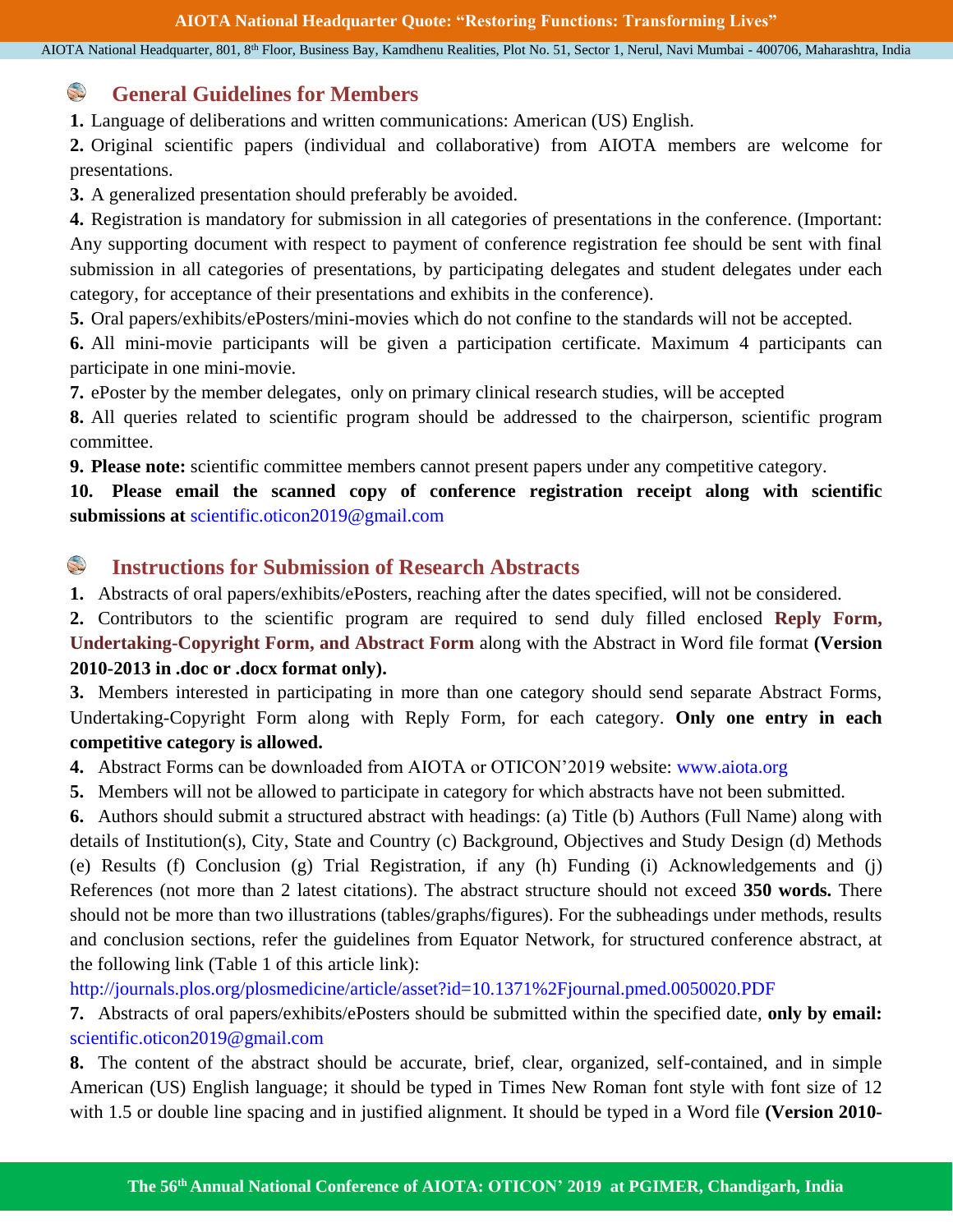**2013 in .doc or .docx format only)** and should not exceed **350** words. It should be accompanied by Abstract Form.

**9. Hand written abstract will not be accepted.** 

#### **Instructions for Submission of Scientific Papers**

**1.** Papers are invited, which describe and emphasize the development in areas of education/academics, clinical practice, and policy decision making in occupational therapy.

**2.** The research work to be presented should be novel with sound scientific reasoning, and be pertaining to occupational therapy.

**3.** Preparation of the study/paper should be based on "**Guidelines to Authors for Submission (Version: December 2016)"** that can be obtained from AIOTA website: [www.aiota.org](http://www.aiota.org/)

**4. The Word file (Version 2010-2013 in .doc or .docx format only) should contain the title page, structured abstract, main text, references and in the end the illustrations (tables, graphs, figures) along with their legends and captions, in the said order only.**

**5.** Participants will be allowed to present only those research papers which are accepted and not any other paper at the last minute.

**6.** Total time allotted for each oral paper presentations is **only 10 minutes.** (First reminder will be at **8 minutes** of presentation and **time-out** will be announced at **10 minutes** of presentation). Discussion/question and answers will be **at the end of each paper presentation or session,** for oral presentations.

**7.** Total time allotted for each ePoster presentation is **only 6 minutes.**

**8.** Paper presentation in-absentia will not be allowed in competitive category. However in circumstances beyond control, chairperson of the scientific program committee will use her discretion and may grant permission to the co-author, to present the paper. In-absentia presentation by co-author is permitted, only in non-competitive category.

**9.** Prior to the conference, scientific paper under competitive category, will be sent to two judges who are expert in the specified field, and who are appointed by the scientific committee of OTICON'2019.

10. KEM OT Youth Talent Award is for members who have graduated after 1<sup>st</sup> January, 2014, from AIOTA accredited college/school. The scanned attested copy (as attested by the Head of the Department) of a relevant certificate to this effect must be emailed with the abstract form and abstract.

**11.** The design of the scientific program shall be final and binding in respect to acceptance of abstracts/papers and also regarding allotment of time and duration of presentation.

**12.** Full papers of oral papers/ePosters should be submitted within the specified date, **only by email:**  [scientific.oticon2019@gmail.com](mailto:scientific.oticon2019@gmail.com)

**13.** All correspondences related to the scientific program should be sent to chairperson, scientific program committee, OTICON'2019 via email.

## **Guidelines for ePoster Abstract Submissions**

## **Total Time Allotted:** For each ePoster is **only 6 minutes**

### **General Instructions**

1. Presenting author should contact scientific/organizing committee to display/upload the ePoster on the first day of the conference at 8.30 am.

2. The ePoster may be presented in both competitive and non-competitive categories.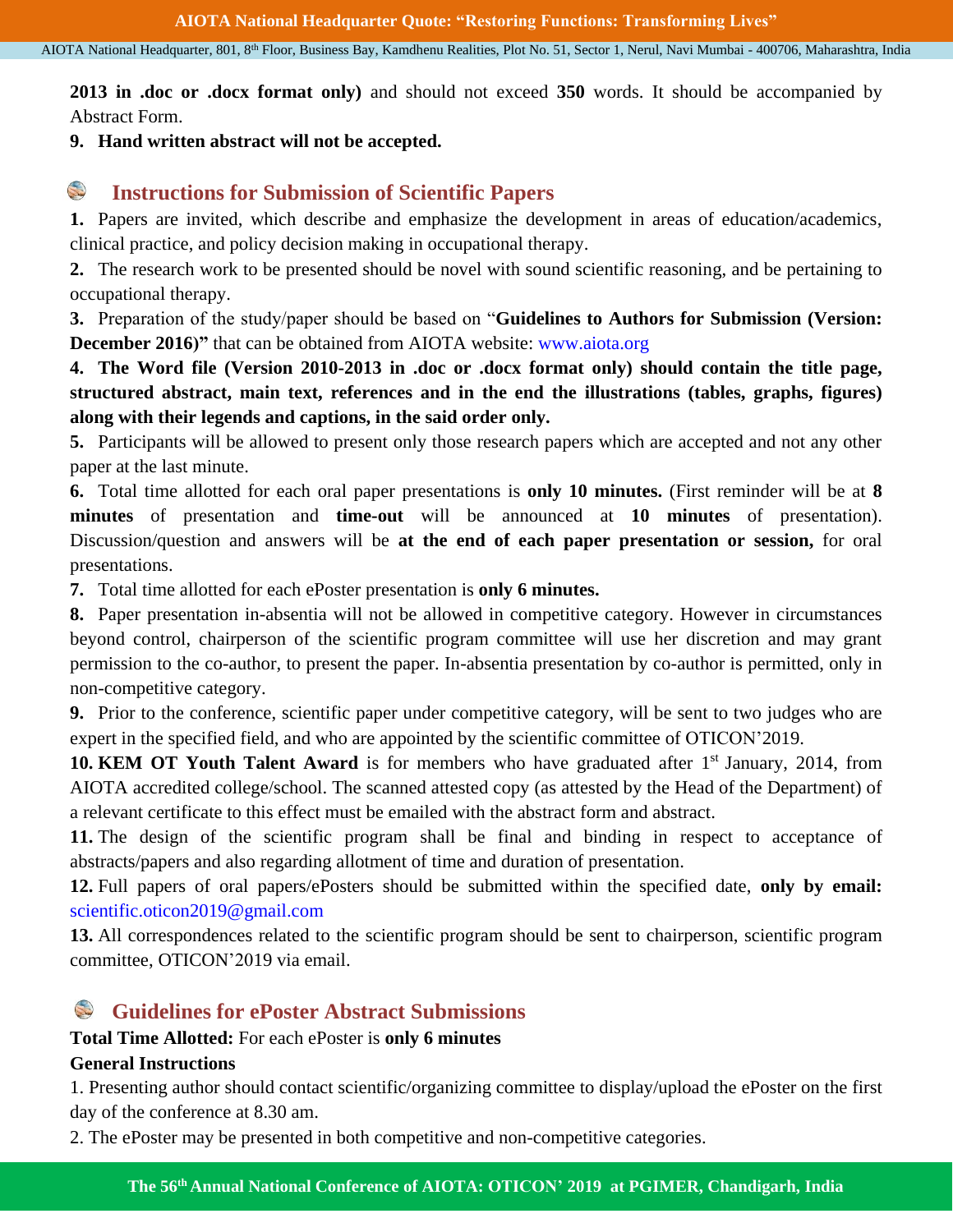- 3. The participation in ePoster category is only for life members of AIOTA.
- 4. The participants should also be registered for the conference.
- 5. The ePoster submissions should be relating only to primary clinical research or case report.

### 6. **Hand written ePoster abstracts will not be accepted.**

7. Authors are advised to refer the **'Guidelines to Authors for Submission' (Version: December 2016)** available on AIOTA/IJOT website: [www.aiota.org/ijot](http://www.aiota.org/ijot) 

### S **Power Point Presentation: Slide Layout Guidelines**

1. Set the slide size of the page to "On-screen show" and landscape orientation in the page set-up section. (Portrait orientation will not be displayed properly). **Use standard slide size (4:3). Presentations should be in Microsoft Office Power Point version 2010-2013 in .ppt or .pptx format only or higher version.**

2. Use high-contrast but minimal colors for lettering (font vs. background); do not place too much text on each slide. Prefer presenting data using info-graphics, tables, graphs, clinical pictures and short key messages.

3. Presentations can include text, figures, charts, tables, images, and artwork but an ePoster should not include any audio, video or animation (to save on time and to complete the presentation in 6 minutes)

4. Do not use special fonts which are not part of the standard PowerPoint package as this will cause problems while uploading your file and will not display well during the presentation.

5. Total number of slides should not exceed 20 slides for oral presentation and 6 slides for ePoster for the main content. The font style can be Times New Roman/Arial/Cambria with at least 1.5 line spacing. The font size for the slide's title should be 32 or 36, and the main text headings 28, sub-headings 24 or 20 and the foot notes/references of size 10 to 14 (if any).

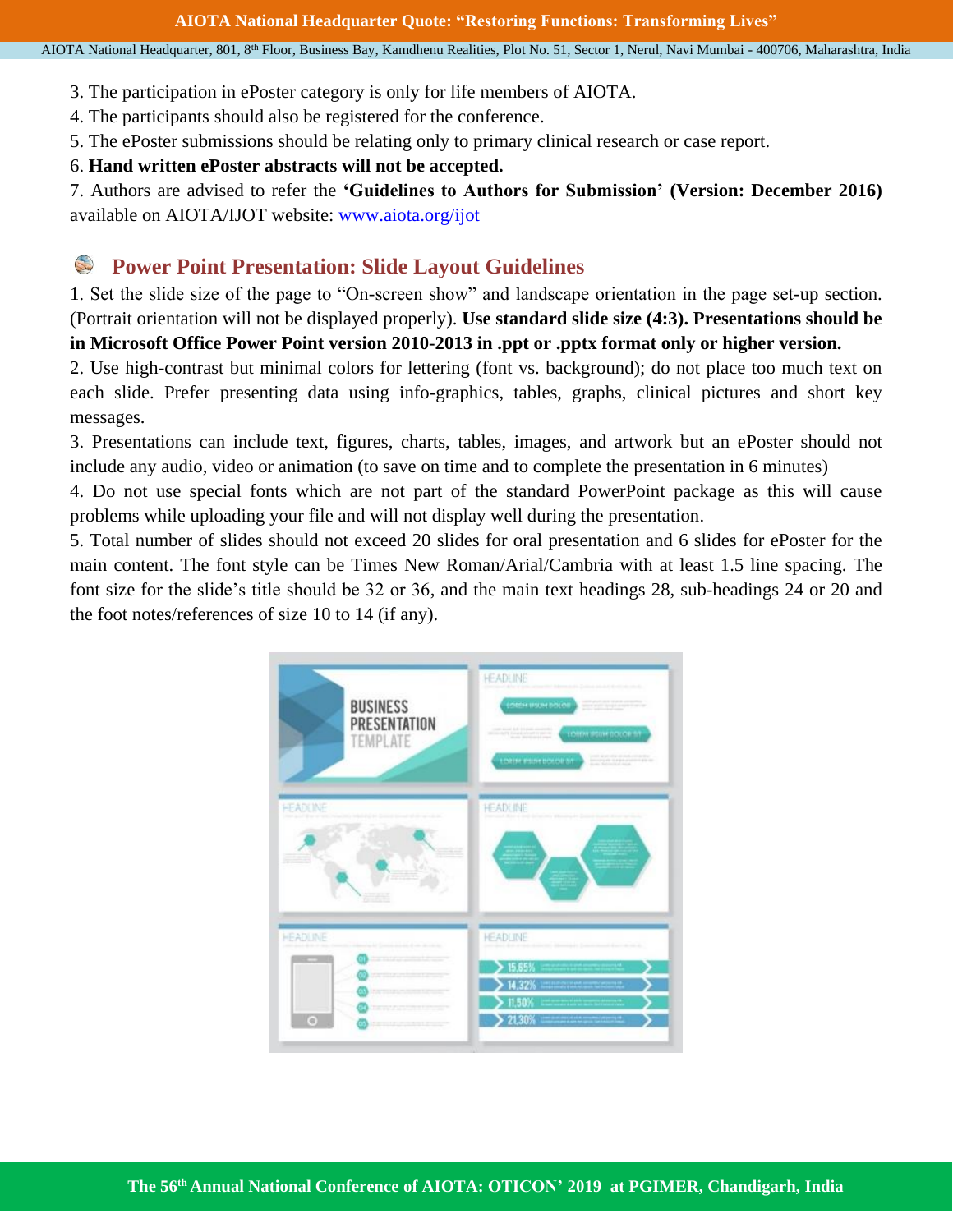## **Guidelines for Oral and ePoster Presentations: Research Papers and Case Reports Slide Structure for Primary Research**

| <b>Oral Presentations</b>           |                                             | ePoster Presentations                     |                                         |
|-------------------------------------|---------------------------------------------|-------------------------------------------|-----------------------------------------|
| (Total Slides for Main Content: 20) |                                             | (Total Slides for Main Content: 6)        |                                         |
| Slide 0:                            | Title, Author's Details (Full Names,        | Slide 0:                                  | Title, Author's Details (Full Names,    |
|                                     | Affiliation/Institute, City, State, Country |                                           | Affiliation/Institute, City, State,     |
|                                     | & Contact Details)                          | Country & Contact Details)                |                                         |
| <b>Slide 1-4:</b>                   | Background, Objectives and Study            | <b>Slide 1-2:</b>                         | Background, Objectives and Study        |
|                                     | Design                                      |                                           | Design                                  |
| <b>Slide 5-10:</b>                  | <b>Methods</b>                              | Slide 3:<br>Methods                       |                                         |
|                                     |                                             |                                           |                                         |
| <b>Slide 10-18:</b>                 | Results in Text, Tables, Graphs, and/or     | <b>Slide 4-5:</b>                         | Results in Text, Tables, Graphs, and/or |
|                                     | Pictures                                    | Pictures                                  |                                         |
| <b>Slide 19-20:</b>                 | Conclusion                                  | Slide 6:<br>Conclusion                    |                                         |
|                                     |                                             |                                           |                                         |
| Slide 21:                           | References                                  | Slide 7:                                  | References                              |
|                                     |                                             |                                           |                                         |
| Slide 22:                           | Acknowledgement and Thank you               | Acknowledgement and Thank you<br>Slide 8: |                                         |
|                                     |                                             |                                           |                                         |

\*The numbers refer to the slide number in ascending order.

### **Slide Structure for Case Reports**

| <b>Oral Presentations</b>           |                                             | <b>ePoster Presentations</b>                     |                                          |  |
|-------------------------------------|---------------------------------------------|--------------------------------------------------|------------------------------------------|--|
| (Total Slides for Main Content: 20) |                                             | (Total Slides for Main Content: 6)               |                                          |  |
| Slide 0:                            | Title, Author's Details (Full Names,        | Slide 0:<br>Title, Author's Details (Full Names, |                                          |  |
|                                     | Affiliation/Institute, City, State, Country |                                                  | Affiliation/Institute, City, State,      |  |
|                                     | & Contact Details)                          |                                                  | Country & Contact Details)               |  |
| <b>Slide 1-4:</b>                   | <b>Introduction, Patient Information</b>    | <b>Slide 1-2:</b>                                | <b>Introduction, Patient Information</b> |  |
|                                     |                                             |                                                  |                                          |  |
| <b>Slide 5-10:</b>                  | <b>Clinical Findings and Timelines</b>      | Slide 3:                                         | Clinical Findings and Timelines          |  |
|                                     |                                             |                                                  |                                          |  |
| <b>Slide 10-18:</b>                 | Assessment, Intervention, Follow-up and     | <b>Slide 4-5:</b>                                | Assessment, Intervention, Follow-up      |  |
|                                     | <b>Outcomes</b>                             | and Outcomes                                     |                                          |  |
| <b>Slide 19-20:</b>                 | <b>Conclusion and Patient's Perspective</b> | Slide 6:<br>Conclusion and Patient's Perspective |                                          |  |
|                                     |                                             |                                                  |                                          |  |
| Slide 21:                           | References                                  | Slide 7:                                         | References                               |  |
|                                     |                                             |                                                  |                                          |  |
| Slide 22:                           | Acknowledgement and Thank you               | Slide 8:<br>Acknowledgement and Thank you        |                                          |  |
|                                     |                                             |                                                  |                                          |  |

\*The numbers refer to the slide number in ascending order.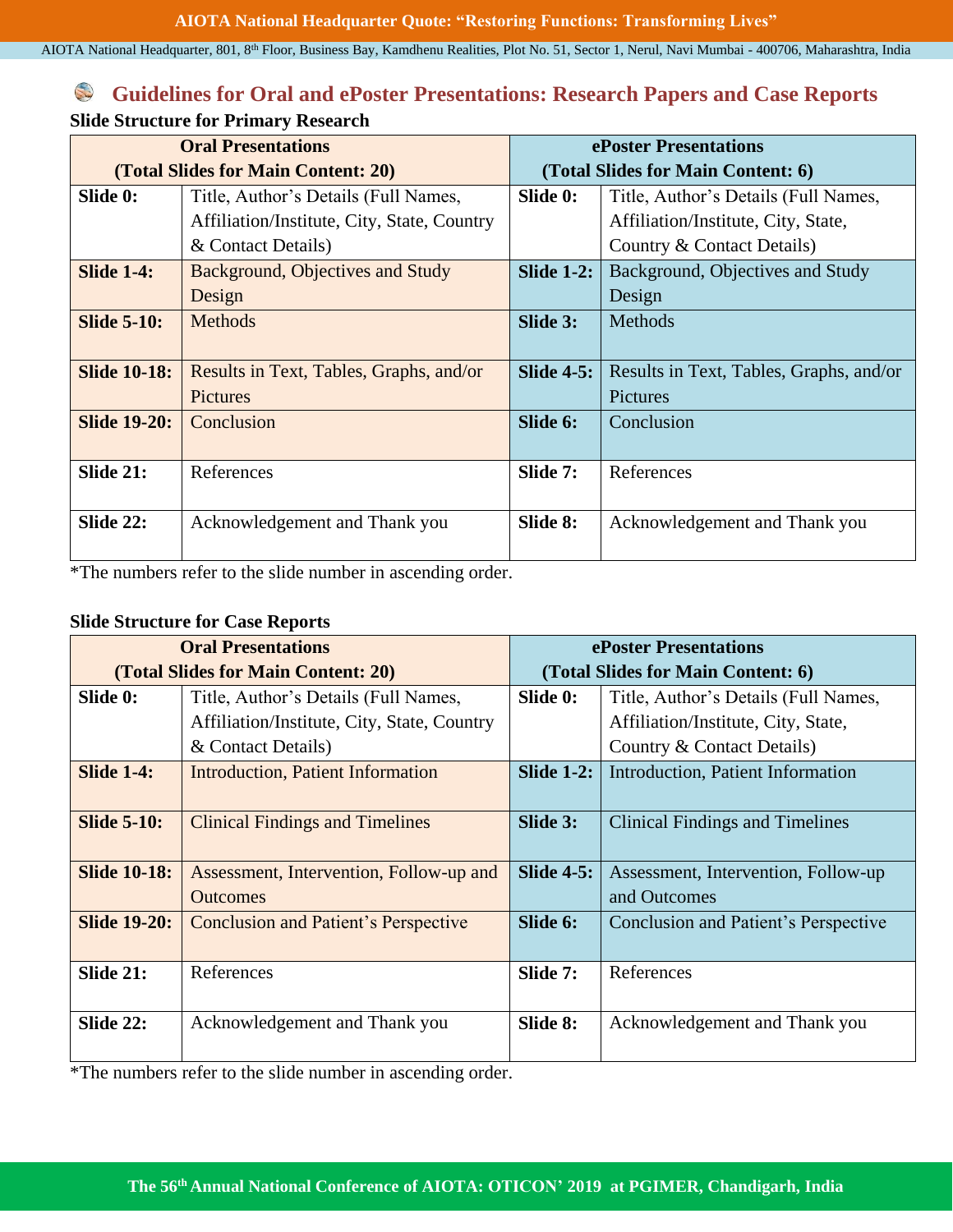# **Students' Section**

#### **Categories of Awards for Student Members from AIOTA Recognized Colleges** S

| <b>S. No.</b>           | <b>Awards/Trophy</b>                                                                        | Theme/Topic*                             |  |
|-------------------------|---------------------------------------------------------------------------------------------|------------------------------------------|--|
| $\mathbf{1}$            | <b>AIOTA Trophy for Best Poster</b>                                                         | Innovations in Occupational Therapy (OT) |  |
|                         |                                                                                             | Practice                                 |  |
| $\overline{2}$          | AIOTA Trophy for Innovative Technology (IT)                                                 | Cost-effective Therapeutic Media: Indian |  |
|                         |                                                                                             | Context                                  |  |
| 3                       | <b>AIOTA Trophy for Best Street Play</b>                                                    | Skill India: Occupational Therapist's    |  |
|                         |                                                                                             | Perspective                              |  |
| $\overline{\mathbf{4}}$ | Best Student Delegate of OTICON'2019 Award                                                  | By Karnataka Chapter/Branch of AIOTA     |  |
|                         | Brainvita Quiz Contest                                                                      |                                          |  |
| $5^{\circ}$             | Gold Medal Award for Best OT graduates of 2018 (By Orissa Chapter/Branch of AIOTA).         |                                          |  |
|                         | Candidate graduated in the year 2018 and recommended by the respective head of occupational |                                          |  |
|                         | therapy college/institute as per the AIOTA guidelines                                       |                                          |  |

\*Poster Theme may include innovations in OT assessments and treatment techniques in clinical practice in any field of occupational therapy rehabilitation.

\*IT Theme may include any therapeutic medium/product/prop used for screening, assessment and treatment in OT.

\*Street Play Theme: Role of OT in "Skill India" project of Ministry of Skill Development Entrepreneurship. \*Best Student Delegate of OTICON'2019 Award / Brainvita Quiz: Based on the Cadbury Bournvita Quiz Contest, which is an Indian quiz contest that began on 12 April 1972. Sponsored by Cadbury India, it is one of India's most famous quiz contests.

### **Best Student Delegate of OTICON'2019 Award / Brainvita Quiz Contest:**

**Total Time:** 30 minutes **Day Two/Three** of OTICON'2019

**Participants' Entries:** Any two students (two undergraduate students) nominated by the respective OT colleges on or before **31st December 2018** and registered for the conference. Registered student delegates will receive the full details of the event, once the scientific committee confirms the registrations.

### **SAR Students' Submission General Guidelines**

1. Students' entries should be submitted in Form D for each respective competitive categories i.e. poster, innovative technology and street play.

2. Scanned, duly filled, and signed Form D should be sent via email at [scientific.oticon2019@gmail.com.](mailto:scientific.oticon2019@gmail.com) The Form D should be approved, and signed by the head of the department and authorized by college/institution's seal.

3. The number of student participants for each category should not exceed 10.

4. Students from AIOTA recognized OT colleges only, can participate in the competitive category.

5. Student's sessions are exclusively for undergraduate students and participation by postgraduate students in any form will disqualify the team from the competitive category  $\&$  the team may then continue to participate in non-competitive category.

6. Stationeries and other required materials for display should be arranged by the participants themselves.

7. Only one entry from each OT college in each competitive category is permitted.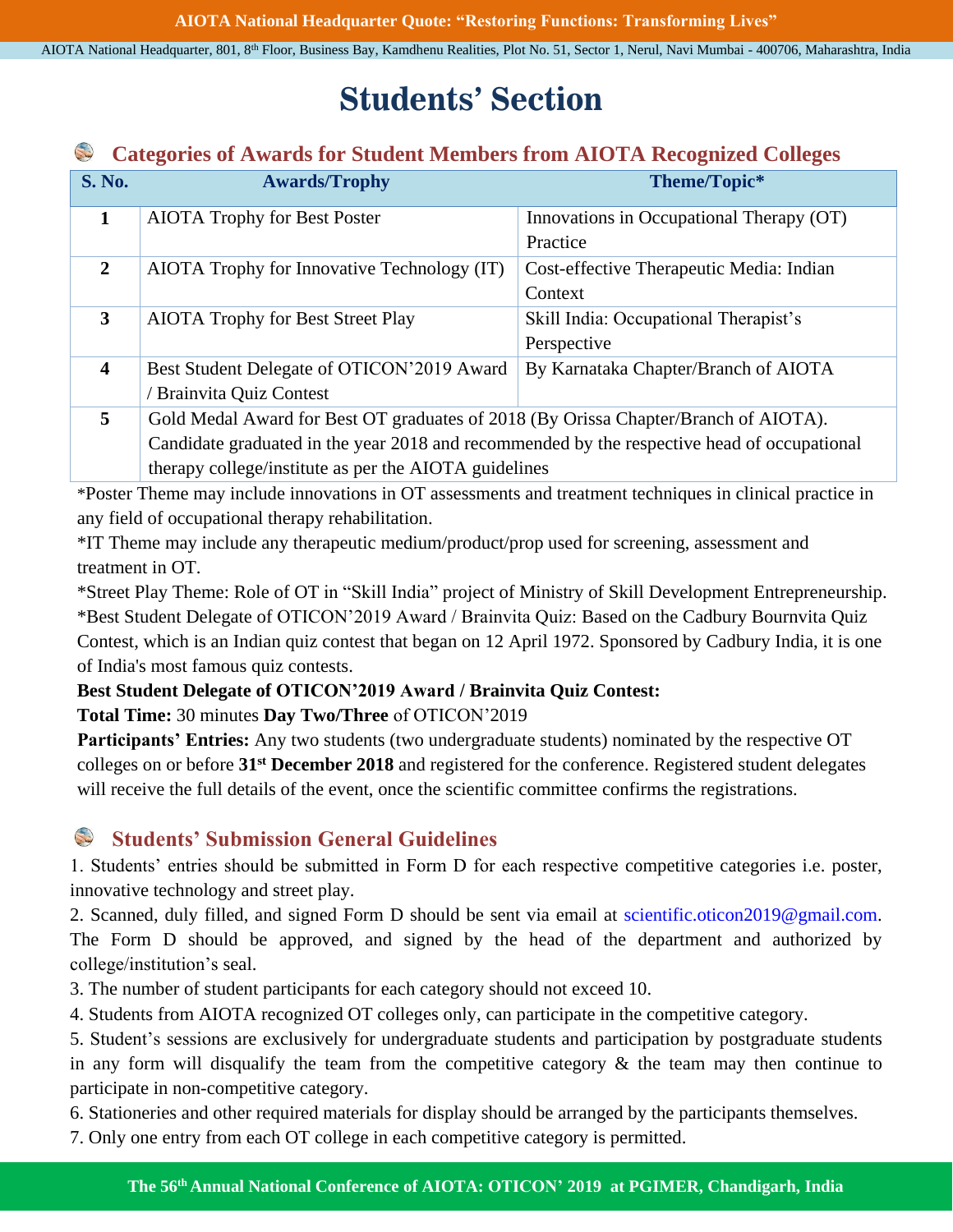8. It is mandatory for all student participants to be registered for the conference.

9. Best prize will be awarded in each category and the decision of the judges will be final. All participating students will receive participation certificate.

10. Name of the OT college should not be revealed in any form in any of the competitive categories.

### S **Student's Poster Guidelines**

1. The poster size for poster presentation should not exceed 4 feet **length** x 3 feet **breadth [Portrait Orientation]\***

2. Three-dimensional presentations are not allowed. The poster should strictly be presented in twodimensional view only, on a plain card-paper. Pop-ups or any accessory material hangings on the poster are strictly not allowed.

3. The poster should be self-made by use of manual or computerized writings, drawings, paintings or photographs. Copyrighted materials (pictures, drawings, paintings, photographs etc.) from internet should strictly be avoided.

4. Participants are encouraged to present evidence-based information to showcase the poster theme.



#### S **Student's Innovative Technology and Street Play Guidelines**

1. Student participants are expected to provide their requirements for table/space etc. for display of innovative technology.

2. Innovative technology should be based on sound clinical and scientific reasoning.

3. Electrical power points will not be provided by the organizers, students may arrange for batteries if the innovative technology is based on electric supply or else prefer avoiding use of electricity or batteries.

4. Street play should be composed, based on current evidence-based knowledge, gelled with creativity and extravaganza. The time limit for each street play is 10 minutes.

### S **Deadline Dates for All Submissions**

| S. No.                  | <b>Category of Submission</b>                             | Format | <b>Last Date of Submission</b> |
|-------------------------|-----------------------------------------------------------|--------|--------------------------------|
| 1                       | Research abstracts (All categories: oral and ePoster:     | Email  | $30th$ September, 2018         |
|                         | competitive and non-competitive)                          |        |                                |
| $\overline{2}$          | Full scientific paper (All categories: oral and ePoster:  | Email  | $30th$ November, 2018          |
|                         | competitive and non-competitive)                          |        |                                |
| 3                       | Mini movie abstract (Non-competitive)                     | Email  | $31st$ December, 2018          |
|                         |                                                           |        |                                |
| $\overline{\mathbf{4}}$ | Confirmation of Institute participation (In all           | Email  | $31st$ December, 2018          |
|                         | competitive $\&$ non-competitive categories for students) |        |                                |

\*No hard copies are required. All communications and submissions should be electronic via email only